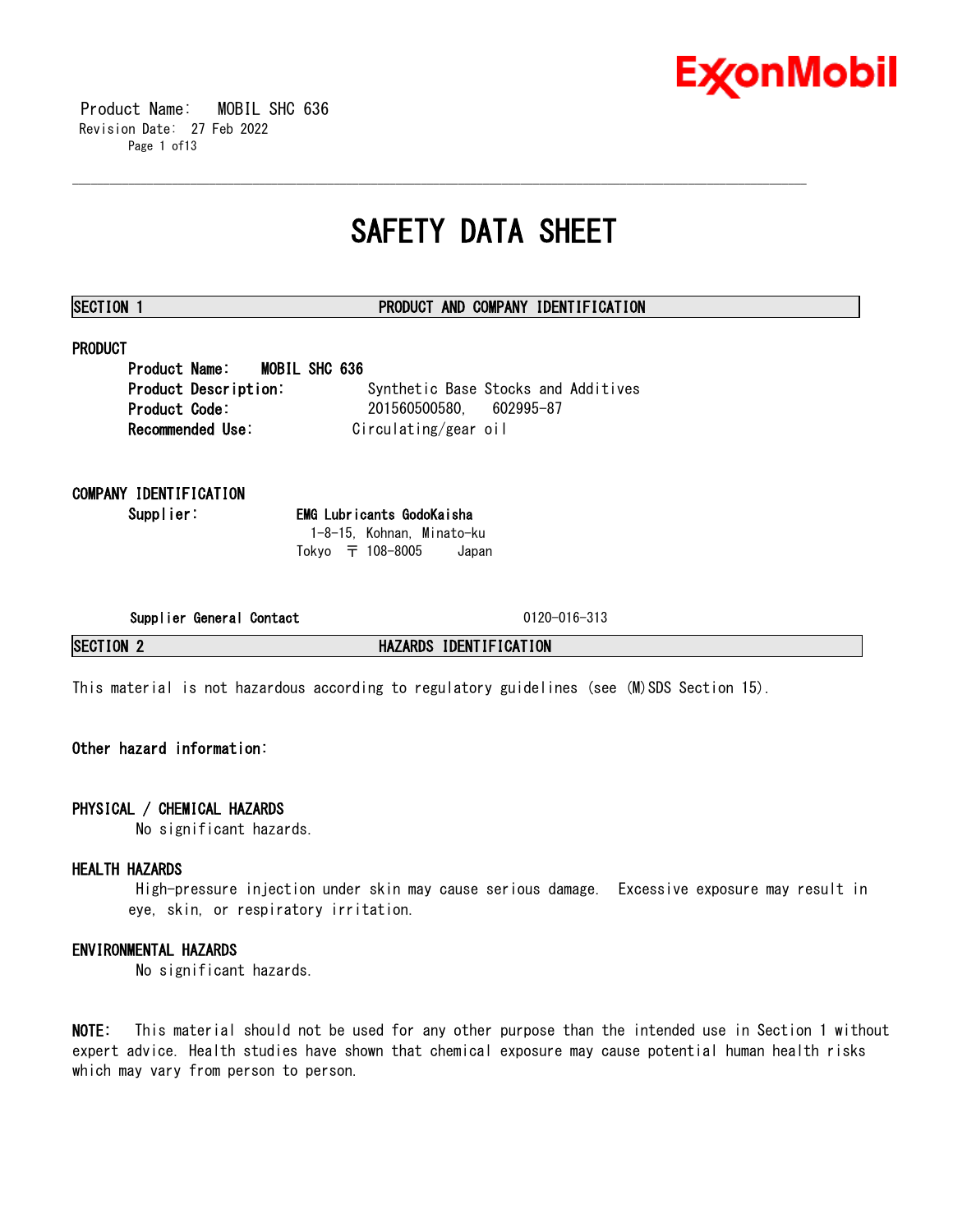

 Product Name: MOBIL SHC 636 Revision Date: 27 Feb 2022 Page 2 of13

#### **SECTION 3 COMPOSITION / INFORMATION ON INGREDIENTS**

\_\_\_\_\_\_\_\_\_\_\_\_\_\_\_\_\_\_\_\_\_\_\_\_\_\_\_\_\_\_\_\_\_\_\_\_\_\_\_\_\_\_\_\_\_\_\_\_\_\_\_\_\_\_\_\_\_\_\_\_\_\_\_\_\_\_\_\_\_\_\_\_\_\_\_\_\_\_\_\_\_\_\_\_\_\_\_\_\_\_\_\_\_\_\_\_\_\_\_\_\_\_\_\_\_\_\_\_\_\_\_\_\_\_\_\_\_\_

#### **Chemical Substance or Mixture Identification**

This material is defined as a mixture.

#### **Hazardous Substance(s) or Complex Substance(s) required for disclosure**

| <b>Name</b>                                   | CAS#             | Concentration* | <b>GHS Hazard Codes</b>                 |
|-----------------------------------------------|------------------|----------------|-----------------------------------------|
| 1-DECENE.<br>TETRAMER AND TRIMER HYDROGENATED | 68649-12-7       | $- < 5%$       | H <sub>304</sub>                        |
| PHOSPHORIC ACID. METHYLPHENYL DIPHENYL ESTER  | $26444 - 49 - 5$ | $0.1 - 6.25%$  | H400 (M factor 1). H410 (M<br>factor 1) |
| <b>TRIPHENYL PHOSPHATE</b>                    | $115 - 86 - 6$   | $0.1 - 0.25%$  | H400 (M factor 1). H411                 |

\* All concentrations are percent by weight unless material is a gas. Gas concentrations are in percent by volume.

### **SECTION 4 FIRST AID MEASURES**

#### **INHALATION**

Remove from further exposure. For those providing assistance, avoid exposure to yourself or others. Use adequate respiratory protection. If respiratory irritation, dizziness, nausea, or unconsciousness occurs, seek immediate medical assistance. If breathing has stopped, assist ventilation with a mechanical device or use mouth-to-mouth resuscitation.

#### **SKIN CONTACT**

Wash contact areas with soap and water. If product is injected into or under the skin, or into any part of the body, regardless of the appearance of the wound or its size, the individual should be evaluated immediately by a physician as a surgical emergency. Even though initial symptoms from high pressure injection may be minimal or absent, early surgical treatment within the first few hours may significantly reduce the ultimate extent of injury.

#### **EYE CONTACT**

Flush thoroughly with water. If irritation occurs, get medical assistance.

#### **INGESTION**

First aid is normally not required. Seek medical attention if discomfort occurs.

#### **NOTE TO PHYSICIAN**

None

#### **SECTION 5 FIRE FIGHTING MEASURES**

#### **EXTINGUISHING MEDIA**

**Appropriate Extinguishing Media:** Use water fog, foam, dry chemical or carbon dioxide (CO2) to extinguish flames.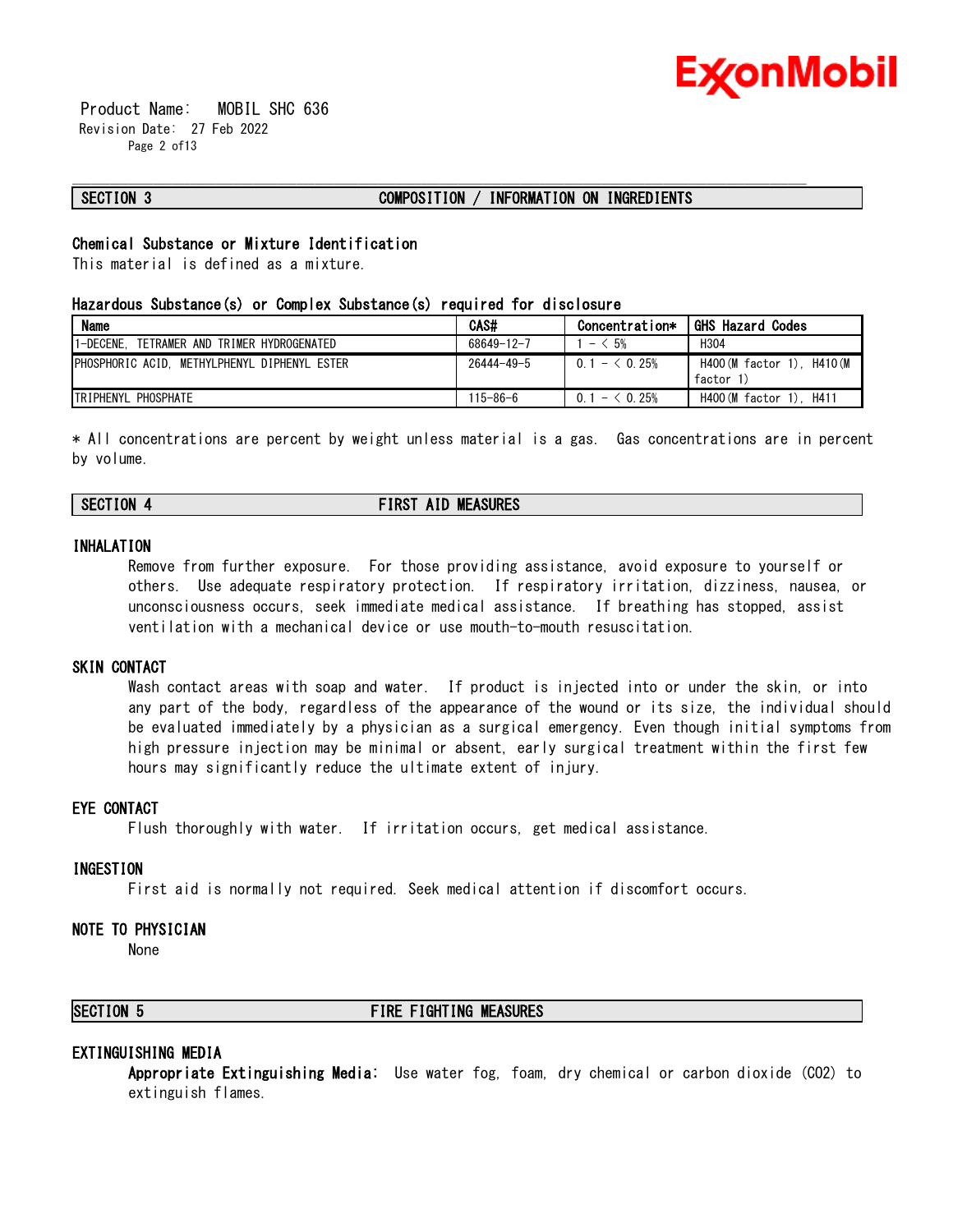

 Product Name: MOBIL SHC 636 Revision Date: 27 Feb 2022 Page 3 of13

**Inappropriate Extinguishing Media:** Straight Streams of Water

\_\_\_\_\_\_\_\_\_\_\_\_\_\_\_\_\_\_\_\_\_\_\_\_\_\_\_\_\_\_\_\_\_\_\_\_\_\_\_\_\_\_\_\_\_\_\_\_\_\_\_\_\_\_\_\_\_\_\_\_\_\_\_\_\_\_\_\_\_\_\_\_\_\_\_\_\_\_\_\_\_\_\_\_\_\_\_\_\_\_\_\_\_\_\_\_\_\_\_\_\_\_\_\_\_\_\_\_\_\_\_\_\_\_\_\_\_\_

#### **FIRE FIGHTING**

**Fire Fighting Instructions:** Evacuate area. Prevent runoff from fire control or dilution from entering streams, sewers, or drinking water supply. Firefighters should use standard protective equipment and in enclosed spaces, self-contained breathing apparatus (SCBA). Use water spray to cool fire exposed surfaces and to protect personnel.

**Hazardous Combustion Products:** Aldehydes, Incomplete combustion products, Oxides of carbon, Smoke, Fume, Sulfur oxides

#### **FLAMMABILITY PROPERTIES**

**Flash Point [Method]:** 260°C (500°F) [ ASTM D-92] **Flammable Limits (Approximate volume % in air):** LEL: 0.9 UEL: 7.0 **Autoignition Temperature:** N/D

### **SECTION 6 ACCIDENTAL RELEASE MEASURES**

#### **NOTIFICATION PROCEDURES**

In the event of a spill or accidental release, notify relevant authorities in accordance with all applicable regulations.

#### **PERSONAL PRECAUTIONS**

Avoid contact with spilled material. See Section 5 for fire fighting information. See the Hazard Identification Section for Significant Hazards. See Section 4 for First Aid Advice. See Section 8 for advice on the minimum requirements for personal protective equipment. Additional protective measures may be necessary, depending on the specific circumstances and/or the expert judgment of the emergency responders.

#### **SPILL MANAGEMENT**

**Land Spill:** Stop leak if you can do it without risk. Recover by pumping or with suitable absorbent.

**Water Spill:** Stop leak if you can do it without risk. Confine the spill immediately with booms. Warn other shipping. Remove from the surface by skimming or with suitable absorbents. Seek the advice of a specialist before using dispersants.

Water spill and land spill recommendations are based on the most likely spill scenario for this material; however, geographic conditions, wind, temperature, (and in the case of a water spill) wave and current direction and speed may greatly influence the appropriate action to be taken. For this reason, local experts should be consulted. Note: Local regulations may prescribe or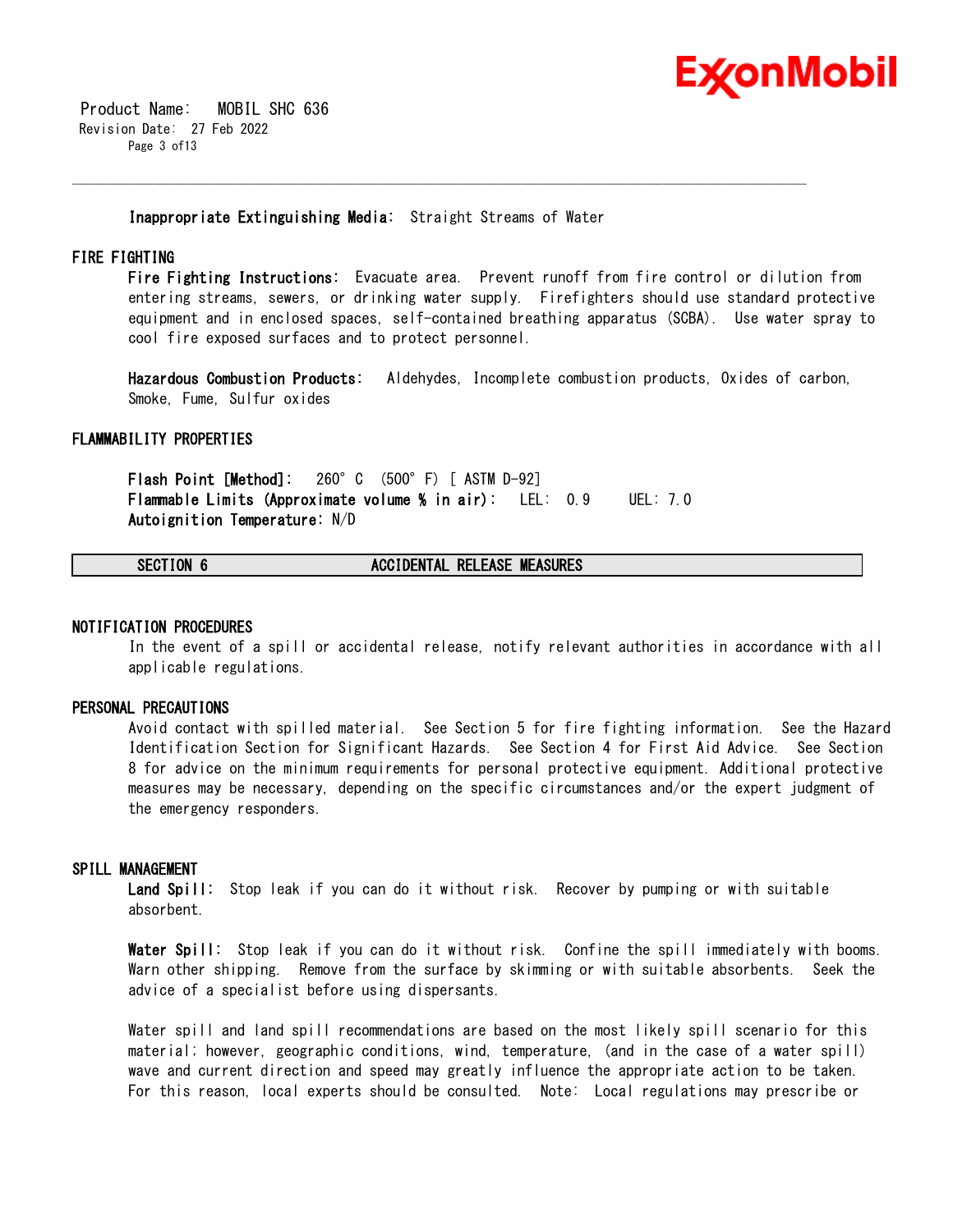

 Product Name: MOBIL SHC 636 Revision Date: 27 Feb 2022 Page 4 of13

limit action to be taken.

#### **ENVIRONMENTAL PRECAUTIONS**

Large Spills: Dike far ahead of liquid spill for later recovery and disposal. Prevent entry into waterways, sewers, basements or confined areas.

#### **SECTION 7 HANDLING AND STORAGE**

\_\_\_\_\_\_\_\_\_\_\_\_\_\_\_\_\_\_\_\_\_\_\_\_\_\_\_\_\_\_\_\_\_\_\_\_\_\_\_\_\_\_\_\_\_\_\_\_\_\_\_\_\_\_\_\_\_\_\_\_\_\_\_\_\_\_\_\_\_\_\_\_\_\_\_\_\_\_\_\_\_\_\_\_\_\_\_\_\_\_\_\_\_\_\_\_\_\_\_\_\_\_\_\_\_\_\_\_\_\_\_\_\_\_\_\_\_\_

#### **HANDLING (Technical Measures; Safety Handling Precautions; Contact Avoidance)**

Prevent small spills and leakage to avoid slip hazard. Material can accumulate static charges which may cause an electrical spark (ignition source). When the material is handled in bulk, an electrical spark could ignite any flammable vapors from liquids or residues that may be present (e.g., during switch-loading operations). Use proper bonding and/or ground procedures. However, bonding and grounds may not eliminate the hazard from static accumulation. Consult local applicable standards for guidance. Additional references include American Petroleum Institute 2003 (Protection Against Ignitions Arising out of Static, Lightning and Stray Currents) or National Fire Protection Agency 77 (Recommended Practice on Static Electricity) or CENELEC CLC/TR 50404 (Electrostatics - Code of practice for the avoidance of hazards due to static electricity).

**Static Accumulator:** This material is a static accumulator.

#### **STORAGE (Safe Storage Conditions; Safe Containers and Packaging Materials)**

The type of container used to store the material may affect static accumulation and dissipation. Do not store in open or unlabelled containers.

**SECTION 8 EXPOSURE CONTROLS / PERSONAL PROTECTION**

#### **EXPOSURE LIMIT VALUES**

**Exposure limits/standards (Note: Exposure limits are not additive)**

| Substance Name                | Form     | Limit | Standard         | <b>NOTE</b> | Source     |
|-------------------------------|----------|-------|------------------|-------------|------------|
| 1-DECENE, TETRAMER AND TRIMER |          | TWA   | $5 \text{ mg/m}$ |             | ExxonMobil |
| HYDROGENATED                  | Aerosols |       |                  |             |            |
|                               | (thoraci |       |                  |             |            |
|                               | c        |       |                  |             |            |
|                               | fraction |       |                  |             |            |
|                               |          |       |                  |             |            |
| TRIPHENYL PHOSPHATE           |          | TWA   | $3 \,$ mg/m $3$  |             | ACGIH      |

**Exposure limits/standards for materials that can be formed when handling this product:** When mists/aerosols can occur the following is recommended:  $5 \text{ mg/m}^3$  - ACGIH TLV (inhalable fraction).

#### **Biological limits**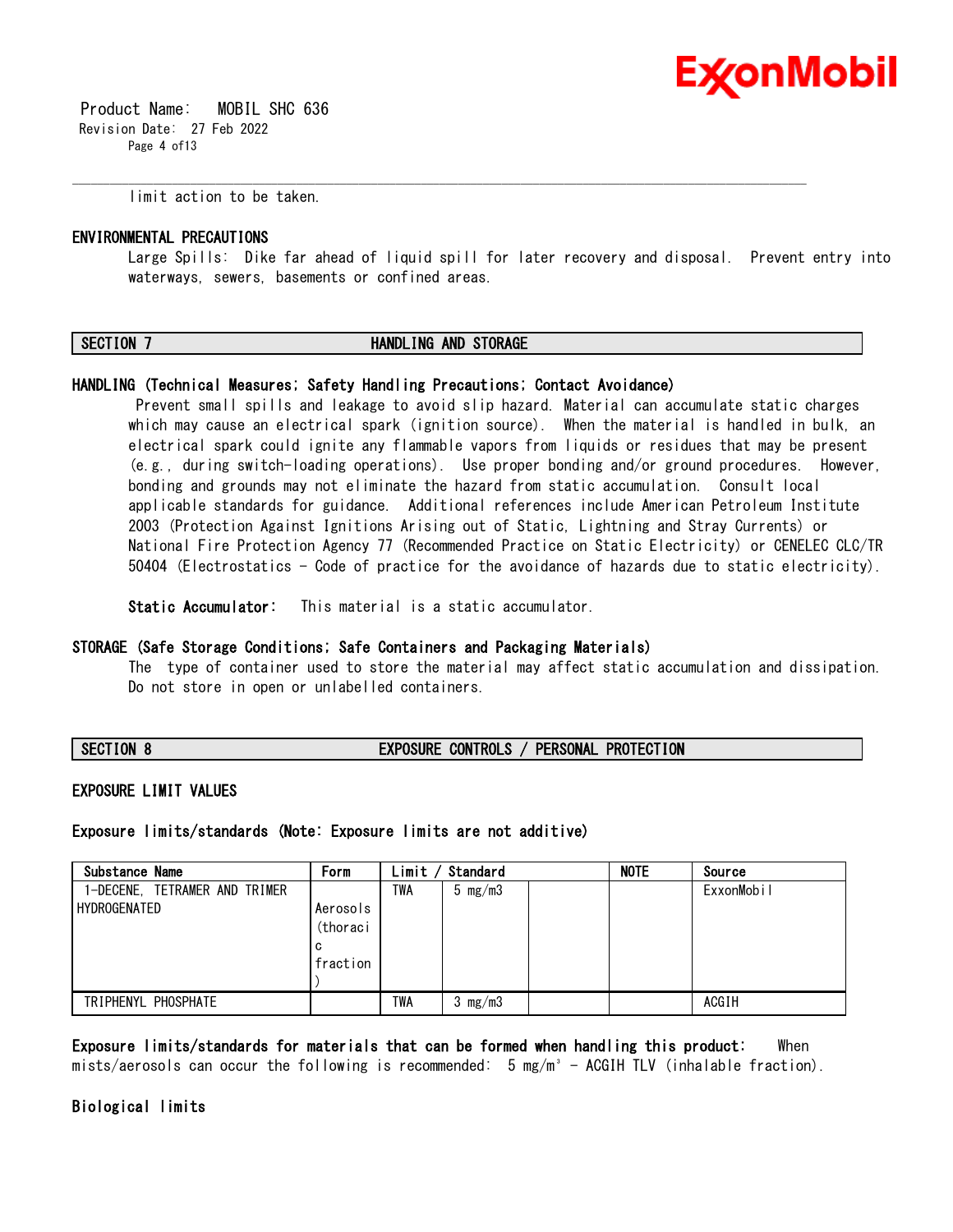

 Product Name: MOBIL SHC 636 Revision Date: 27 Feb 2022 Page 5 of 13

No biological limits allocated.

NOTE: Limits/standards shown for guidance only. Follow applicable regulations.

#### **ENGINEERING CONTROLS**

The level of protection and types of controls necessary will vary depending upon potential exposure conditions. Control measures to consider:

\_\_\_\_\_\_\_\_\_\_\_\_\_\_\_\_\_\_\_\_\_\_\_\_\_\_\_\_\_\_\_\_\_\_\_\_\_\_\_\_\_\_\_\_\_\_\_\_\_\_\_\_\_\_\_\_\_\_\_\_\_\_\_\_\_\_\_\_\_\_\_\_\_\_\_\_\_\_\_\_\_\_\_\_\_\_\_\_\_\_\_\_\_\_\_\_\_\_\_\_\_\_\_\_\_\_\_\_\_\_\_\_\_\_\_\_\_\_

No special requirements under ordinary conditions of use and with adequate ventilation.

#### **PERSONAL PROTECTION**

Personal protective equipment selections vary based on potential exposure conditions such as applications, handling practices, concentration and ventilation. Information on the selection of protective equipment for use with this material, as provided below, is based upon intended, normal usage.

**Respiratory Protection:** If engineering controls do not maintain airborne contaminant concentrations at a level which is adequate to protect worker health, an approved respirator may be appropriate. Respirator selection, use, and maintenance must be in accordance with regulatory requirements, if applicable. Types of respirators to be considered for this material include:

No special requirements under ordinary conditions of use and with adequate ventilation. Particulate

For high airborne concentrations, use an approved supplied-air respirator, operated in positive pressure mode. Supplied air respirators with an escape bottle may be appropriate when oxygen levels are inadequate, gas/vapor warning properties are poor, or if air purifying filter capacity/rating may be exceeded.

**Hand Protection:** Any specific glove information provided is based on published literature and glove manufacturer data. Glove suitability and breakthrough time will differ depending on the specific use conditions. Contact the glove manufacturer for specific advice on glove selection and breakthrough times for your use conditions. Inspect and replace worn or damaged gloves. The types of gloves to be considered for this material include:

No protection is ordinarily required under normal conditions of use. Nitrile,Viton

**Eye Protection:** If contact is likely, safety glasses with side shields are recommended.

**Skin and Body Protection:** Any specific clothing information provided is based on published literature or manufacturer data. The types of clothing to be considered for this material include:

No skin protection is ordinarily required under normal conditions of use. In accordance with good industrial hygiene practices, precautions should be taken to avoid skin contact.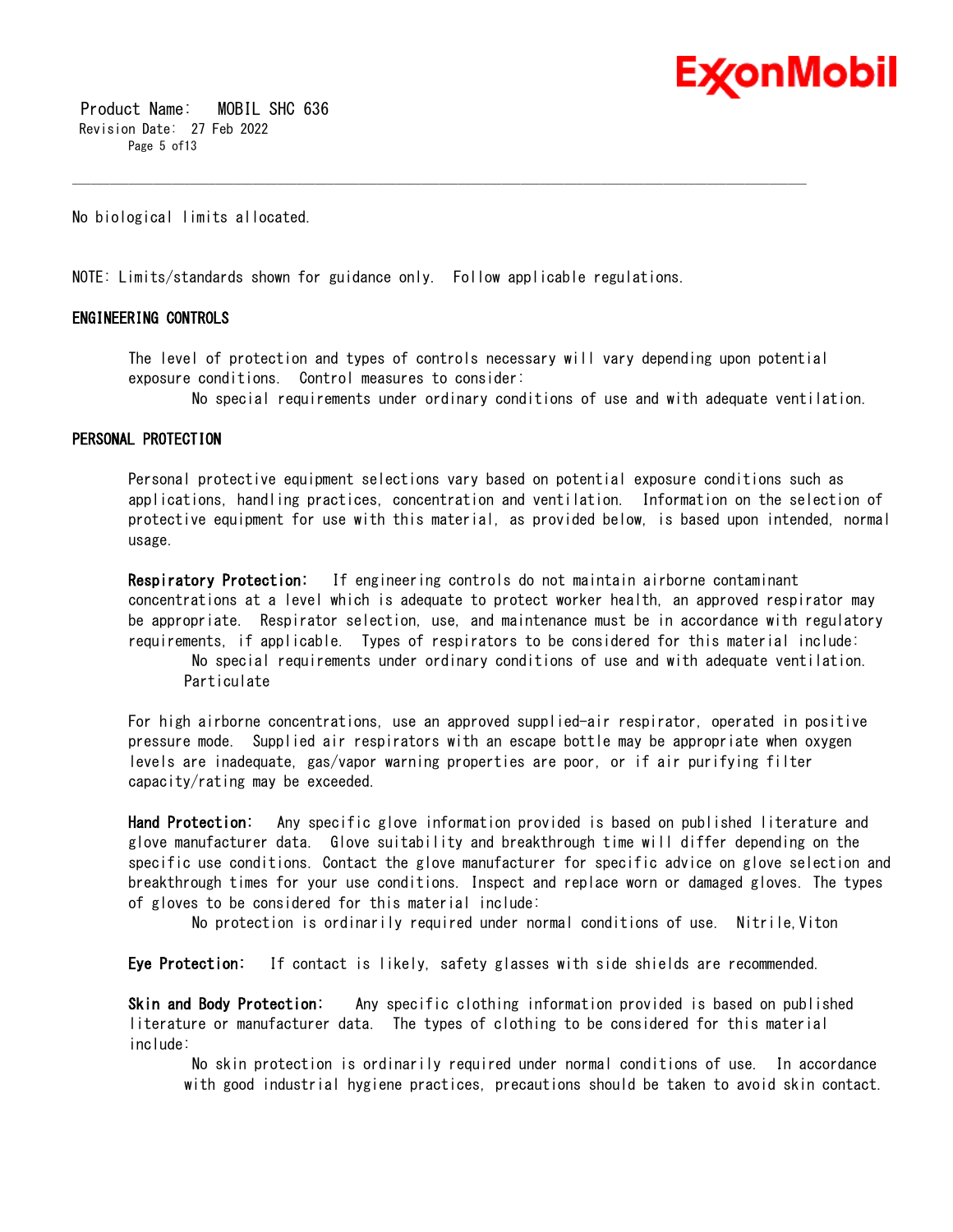

 Product Name: MOBIL SHC 636 Revision Date: 27 Feb 2022 Page 6 of13

> **Specific Hygiene Measures:** Always observe good personal hygiene measures, such as washing after handling the material and before eating, drinking, and/or smoking. Routinely wash work clothing and protective equipment to remove contaminants. Discard contaminated clothing and footwear that cannot be cleaned. Practice good housekeeping.

#### **ENVIRONMENTAL CONTROLS**

Comply with applicable environmental regulations limiting discharge to air, water and soil. Protect the environment by applying appropriate control measures to prevent or limit emissions.

\_\_\_\_\_\_\_\_\_\_\_\_\_\_\_\_\_\_\_\_\_\_\_\_\_\_\_\_\_\_\_\_\_\_\_\_\_\_\_\_\_\_\_\_\_\_\_\_\_\_\_\_\_\_\_\_\_\_\_\_\_\_\_\_\_\_\_\_\_\_\_\_\_\_\_\_\_\_\_\_\_\_\_\_\_\_\_\_\_\_\_\_\_\_\_\_\_\_\_\_\_\_\_\_\_\_\_\_\_\_\_\_\_\_\_\_\_\_

### **SECTION 9 PHYSICAL AND CHEMICAL PROPERTIES**

**Note: Physical and chemical properties are provided for safety, health and environmental considerations only and may not fully represent product specifications. Contact the Supplier for additional information.**

#### **BASIC PHYSICAL AND CHEMICAL PROPERTIES**

**Physical State:** Liquid **Color:** Orange **Odor:** Characteristic **Melting Point:** N/A **Freezing Point:** N/D **Initial Boiling Point / Range:** > 316°C (600°F) [Estimated] **Flammability:** Ignitable **Lower and Upper Explosion Limit/Flammability Limit:** LEL: 0.9 UEL: 7.0 **Flash Point [Method]:** 260°C (500°F) [ ASTM D-92] **Autoignition Temperature:** N/D **Decomposition Temperature:** N/D **pH:** N/A **Kinematic Viscosity:** 680 cSt (680 mm2/sec) at 40 °C **Solubility in Water:** Negligible **Partition Coefficient: n-Octanol/water (log value):** > 3.5 [Estimated] **Vapor Pressure:**  $\langle 0.013 \text{ kPa} (0.1 \text{ mm Hg}) \text{ at } 20 \degree \text{ C}$  [Estimated] **Relative Density (at 15.6 °C):** 0.867 **Relative Vapor Density (Air = 1):**  $> 2$  at 101 kPa [Estimated] **Particle Characteristics: Median Size:** N/A **Size Range:** N/A

**OTHER INFORMATION**

**Pour Point:**  $-30^{\circ}$  C  $(-22^{\circ}$  F) **Evaporation Rate (n-butyl acetate = 1):** N/D **Oxidizing Properties:** See Hazards Identification Section.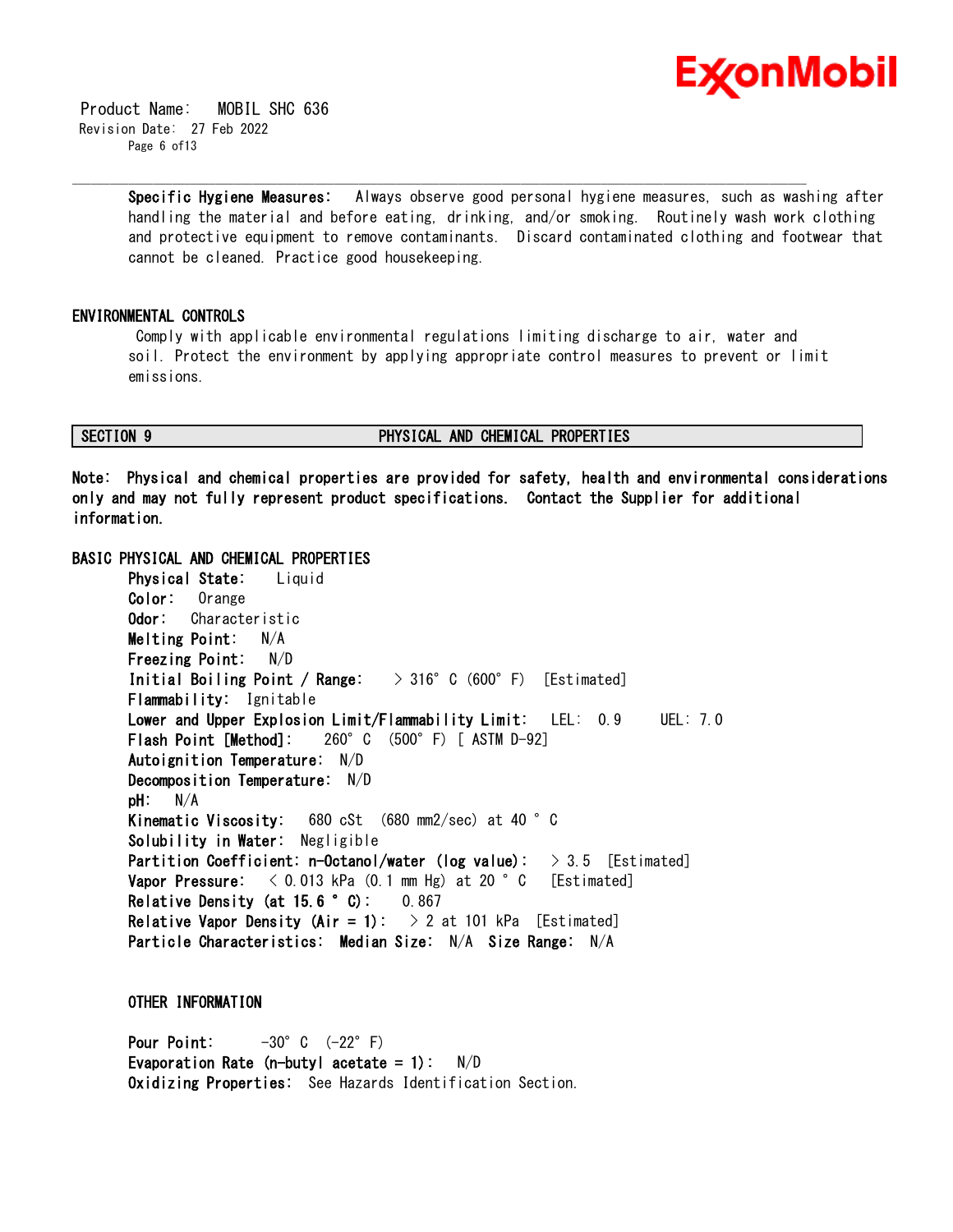

 Product Name: MOBIL SHC 636 Revision Date: 27 Feb 2022 Page 7 of13

#### **SECTION 10 STABILITY AND REACTIVITY**

\_\_\_\_\_\_\_\_\_\_\_\_\_\_\_\_\_\_\_\_\_\_\_\_\_\_\_\_\_\_\_\_\_\_\_\_\_\_\_\_\_\_\_\_\_\_\_\_\_\_\_\_\_\_\_\_\_\_\_\_\_\_\_\_\_\_\_\_\_\_\_\_\_\_\_\_\_\_\_\_\_\_\_\_\_\_\_\_\_\_\_\_\_\_\_\_\_\_\_\_\_\_\_\_\_\_\_\_\_\_\_\_\_\_\_\_\_\_

**REACTIVITY:** See sub-sections below.

**STABILITY:** Material is stable under normal conditions.

**CONDITIONS TO AVOID:** Excessive heat. High energy sources of ignition.

**MATERIALS TO AVOID:** Strong oxidizers

**HAZARDOUS DECOMPOSITION PRODUCTS:** Material does not decompose at ambient temperatures.

**POSSIBILITY OF HAZARDOUS REACTIONS:** Hazardous polymerization will not occur.

#### **SECTION 11 TOXICOLOGICAL INFORMATION**

#### **INFORMATION ON TOXICOLOGICAL EFFECTS**

| Hazard Class                            | Remarks<br>Conclusion /                                     |  |  |
|-----------------------------------------|-------------------------------------------------------------|--|--|
| Inhalation                              |                                                             |  |  |
| Acute Toxicity: No end point data for   | Minimally Toxic. Based on assessment of the components.     |  |  |
| lmaterial.                              |                                                             |  |  |
| Irritation: No end point data for       | Negligible hazard at ambient/normal handling temperatures.  |  |  |
| lmaterial.                              |                                                             |  |  |
| Ingestion                               |                                                             |  |  |
| Acute Toxicity: No end point data for   | Minimally Toxic. Based on assessment of the components.     |  |  |
| material.                               |                                                             |  |  |
| Skin                                    |                                                             |  |  |
| Acute Toxicity: No end point data for   | Minimally Toxic. Based on assessment of the components.     |  |  |
| material.                               |                                                             |  |  |
| Skin Corrosion/Irritation: No end point | Negligible irritation to skin at ambient temperatures.      |  |  |
| data for material.                      | Based on assessment of the components.                      |  |  |
| Eye                                     |                                                             |  |  |
| Serious Eye Damage/Irritation: No end   | May cause mild, short-lasting discomfort to eyes. Based on  |  |  |
| point data for material.                | assessment of the components.                               |  |  |
| Sensitization                           |                                                             |  |  |
| Respiratory Sensitization: No end point | Not expected to be a respiratory sensitizer.                |  |  |
| data for material.                      |                                                             |  |  |
| Skin Sensitization: No end point data   | Not expected to be a skin sensitizer. Based on assessment   |  |  |
| for material.                           | of the components.                                          |  |  |
| Aspiration: Data available.             | Not expected to be an aspiration hazard. Based on physico-  |  |  |
|                                         | chemical properties of the material.                        |  |  |
| Germ Cell Mutagenicity: No end point    | Not expected to be a germ cell mutagen. Based on assessment |  |  |
| data for material.                      | of the components.                                          |  |  |
| Carcinogenicity: No end point data for  | Not expected to cause cancer. Based on assessment of the    |  |  |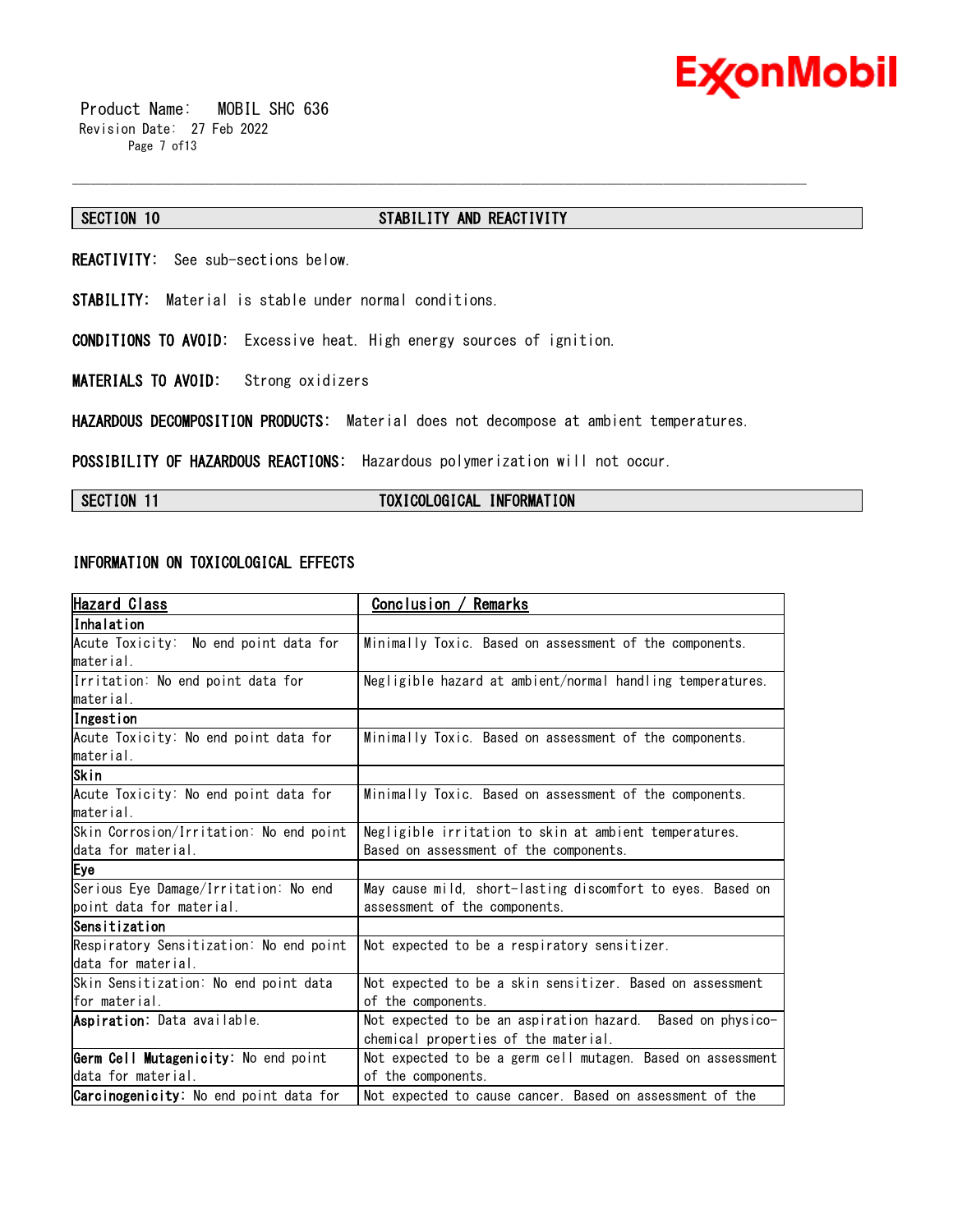

 Product Name: MOBIL SHC 636 Revision Date: 27 Feb 2022 Page 8 of13

| material.                              | components.                                                |  |  |
|----------------------------------------|------------------------------------------------------------|--|--|
| Reproductive Toxicity: No end point    | Not expected to be a reproductive toxicant. Based on       |  |  |
| data for material.                     | assessment of the components.                              |  |  |
| Lactation: No end point data for       | Not expected to cause harm to breast-fed children.         |  |  |
| material.                              |                                                            |  |  |
| Specific Target Organ Toxicity (STOT)  |                                                            |  |  |
| Single Exposure: No end point data for | Not expected to cause organ damage from a single exposure. |  |  |
| material.                              |                                                            |  |  |
| Repeated Exposure: No end point data   | Not expected to cause organ damage from prolonged or       |  |  |
| for material.                          | repeated exposure. Based on assessment of the components.  |  |  |

#### **OTHER INFORMATION**

 **For the product itself:** 

Repeated and/or prolonged exposure may cause irritation to the skin, eyes, or respiratory tract. **Contains:**

Synthetic base oils: Not expected to cause significant health effects under conditions of normal use, based on laboratory studies with the same or similar materials. Not mutagenic or genotoxic. Not sensitizing in test animals and humans.

See Section 16 for a description of sources for reference data.

#### **IARC Classification:**

**The following ingredients are cited on the lists below:** None.

|              | -REGULATORY LISTS SEARCHED- |               |
|--------------|-----------------------------|---------------|
| $1 = IARC$ 1 | $2 = IARG 2A$               | $3 = IARC 2B$ |

### **SECTION 12 ECOLOGICAL INFORMATION**

The information given is based on data for the material, components of the material, or for similar materials, through the application of bridging principals.

#### **ECOTOXICITY**

Material -- Not expected to be harmful to aquatic organisms. Material -- Not expected to demonstrate chronic toxicity to aquatic organisms.

#### **MOBILITY**

Base oil component -- Low solubility and floats and is expected to migrate from water to the land. Expected to partition to sediment and wastewater solids.

#### **PERSISTENCE AND DEGRADABILITY** Not determined.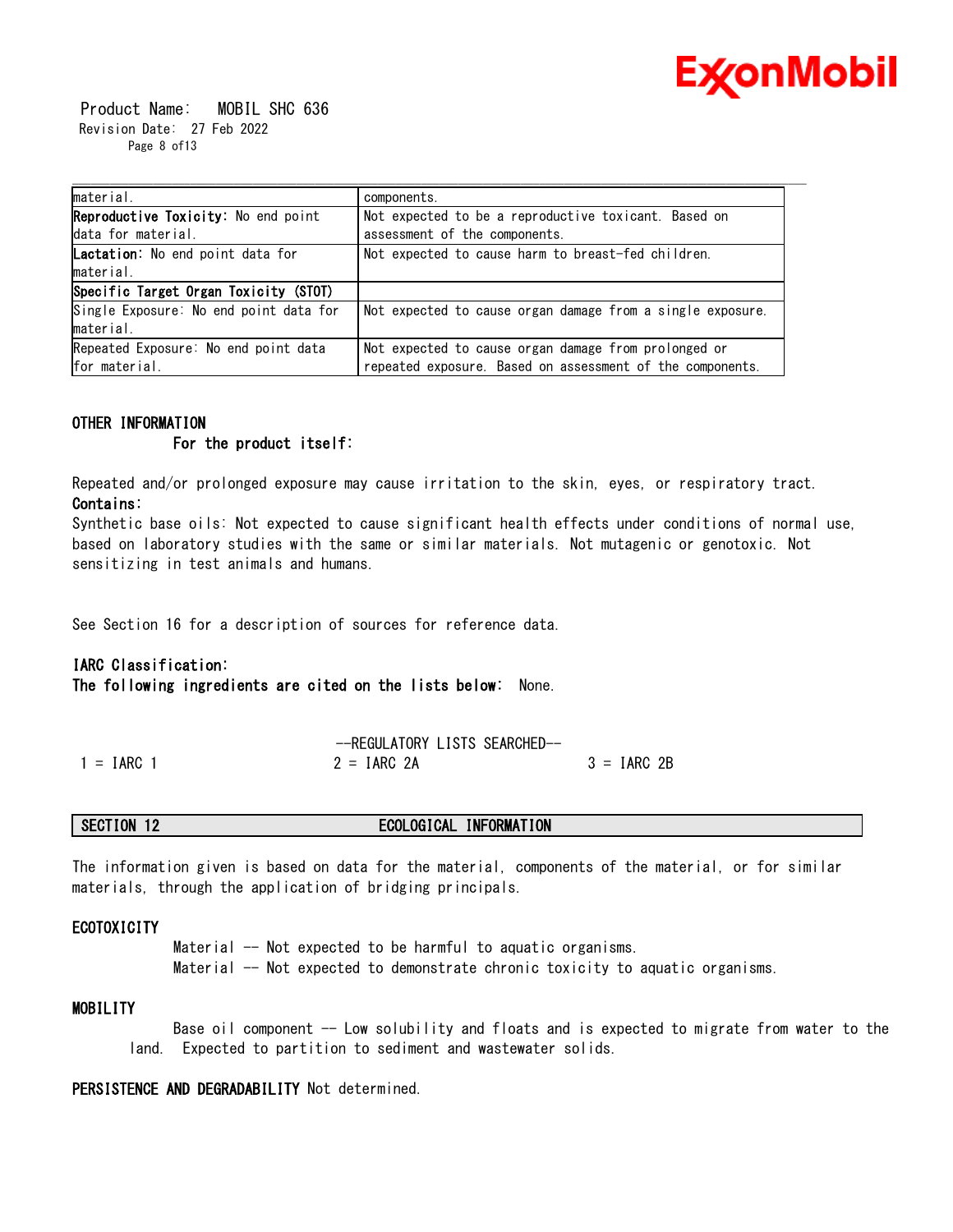

 Product Name: MOBIL SHC 636 Revision Date: 27 Feb 2022 Page 9 of13

#### **BIOACCUMULATIVE POTENTIAL** Not determined.

#### **Hazard to the Ozone Layer**

Not Applicable

### **ECOLOGICAL DATA**

#### **Ecotoxicity**

| Test                                     | Duration     | Organism Type | Test Results                        |
|------------------------------------------|--------------|---------------|-------------------------------------|
| Aquatic - Acute Toxicity   $96$ hour (s) |              | Oncorhynchus  | LL50 1003 $mg/1$ : data for similar |
|                                          |              | mykiss        | Imaterials                          |
| Aquatic - Chronic                        | $21$ day (s) | Daphnia magna | NOELR 1 $mg/l$ : data for similar   |
| Toxicity                                 |              |               | Imaterials                          |

\_\_\_\_\_\_\_\_\_\_\_\_\_\_\_\_\_\_\_\_\_\_\_\_\_\_\_\_\_\_\_\_\_\_\_\_\_\_\_\_\_\_\_\_\_\_\_\_\_\_\_\_\_\_\_\_\_\_\_\_\_\_\_\_\_\_\_\_\_\_\_\_\_\_\_\_\_\_\_\_\_\_\_\_\_\_\_\_\_\_\_\_\_\_\_\_\_\_\_\_\_\_\_\_\_\_\_\_\_\_\_\_\_\_\_\_\_\_

See Section 16 for a description of sources for reference data.

| .ON<br>ΙJ | <b>CONSIDERATIONS</b><br>ויאמ<br>'USAL |
|-----------|----------------------------------------|
| .         |                                        |

#### **Information on Safe and Environmentally Desirable Disposal or Recycling of Chemicals, Contaminated Containers and Packaging**

#### **DISPOSAL METHODS**

Disposal recommendations based on material as supplied. Disposal must be in accordance with current applicable laws and regulations, and material characteristics at time of disposal.

#### **DISPOSAL RECOMMENDATIONS**

Product is suitable for burning in an enclosed controlled burner for fuel value or disposal by supervised incineration at very high temperatures to prevent formation of undesirable combustion products. Protect the environment. Dispose of used oil at designated sites. Minimize skin contact. Do not mix used oils with solvents, brake fluids or coolants.

**Empty Container Warning** Empty Container Warning (where applicable): Empty containers may contain residue and can be dangerous. Do not attempt to refill or clean containers without proper instructions. Empty drums should be completely drained and safely stored until appropriately reconditioned or disposed. Empty containers should be taken for recycling, recovery, or disposal through suitably qualified or licensed contractor and in accordance with governmental regulations. DO NOT PRESSURISE, CUT, WELD, BRAZE, SOLDER, DRILL, GRIND, OR EXPOSE SUCH CONTAINERS TO HEAT, FLAME, SPARKS, STATIC ELECTRICITY, OR OTHER SOURCES OF IGNITION. THEY MAY EXPLODE AND CAUSE INJURY OR DEATH.

#### **SECTION 14 TRANSPORT INFORMATION**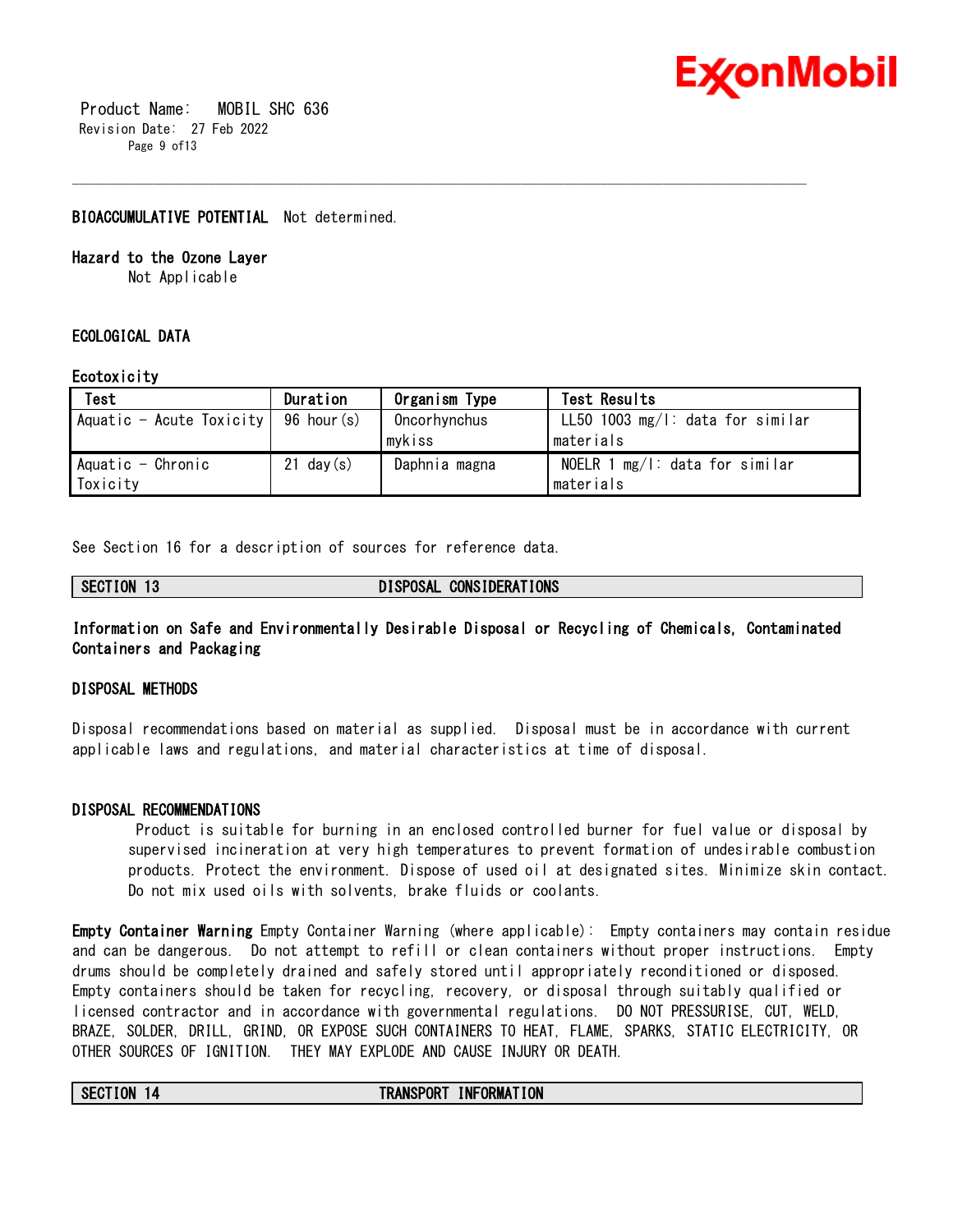

 Product Name: MOBIL SHC 636 Revision Date: 27 Feb 2022 Page 10 of13

#### **LAND - Precautionary Transportation Measures & Conditions:**

Do not co-load together with dangerous substances categorized in Fire Cat. 1 and/or 6, and/or High Pressure Gases.

\_\_\_\_\_\_\_\_\_\_\_\_\_\_\_\_\_\_\_\_\_\_\_\_\_\_\_\_\_\_\_\_\_\_\_\_\_\_\_\_\_\_\_\_\_\_\_\_\_\_\_\_\_\_\_\_\_\_\_\_\_\_\_\_\_\_\_\_\_\_\_\_\_\_\_\_\_\_\_\_\_\_\_\_\_\_\_\_\_\_\_\_\_\_\_\_\_\_\_\_\_\_\_\_\_\_\_\_\_\_\_\_\_\_\_\_\_\_

- NOTE: Comply with applicable laws and regulations.
- **SEA (IMDG):** Not Regulated for Sea Transport according to IMDG-Code

**Marine Pollutant:** No

**AIR (IATA):** Not Regulated for Air Transport

#### **SECTION 15 REGULATORY INFORMATION**

This material is not considered hazardous according to the Classification of Chemicals based on Globally Harmonized System of Classification and Labelling of Chemicals (GHS) (JIS Z 7252–2019).

#### **REGULATORY STATUS AND APPLICABLE LAWS AND REGULATIONS**

**Listed or exempt from listing/notification on the following chemical inventories :** AIIC, DSL, IECSC, ISHL, KECI, PICCS, TCSI, TSCA **Special Cases:**

| Inventory   | <b>Status</b>      |
|-------------|--------------------|
| <b>ENCS</b> | Restrictions Apply |

#### **National Laws and Regulations:**

#### **Chemical Substances Control Law substances:**

| Chemical Name        | Referenced List            | <b>ENCS Number</b>                        |
|----------------------|----------------------------|-------------------------------------------|
| ISOPROPYL ALCOHOL    | <b>Priority Assessment</b> | 12–207                                    |
| ITRICRESYL PHOSPHATE | Priority Assessment        | $13 - 2522$ , $3 - 2613$ , $3 -$<br>13363 |

Fire Service Law: Combustible Liquids ISHL: Notified Substances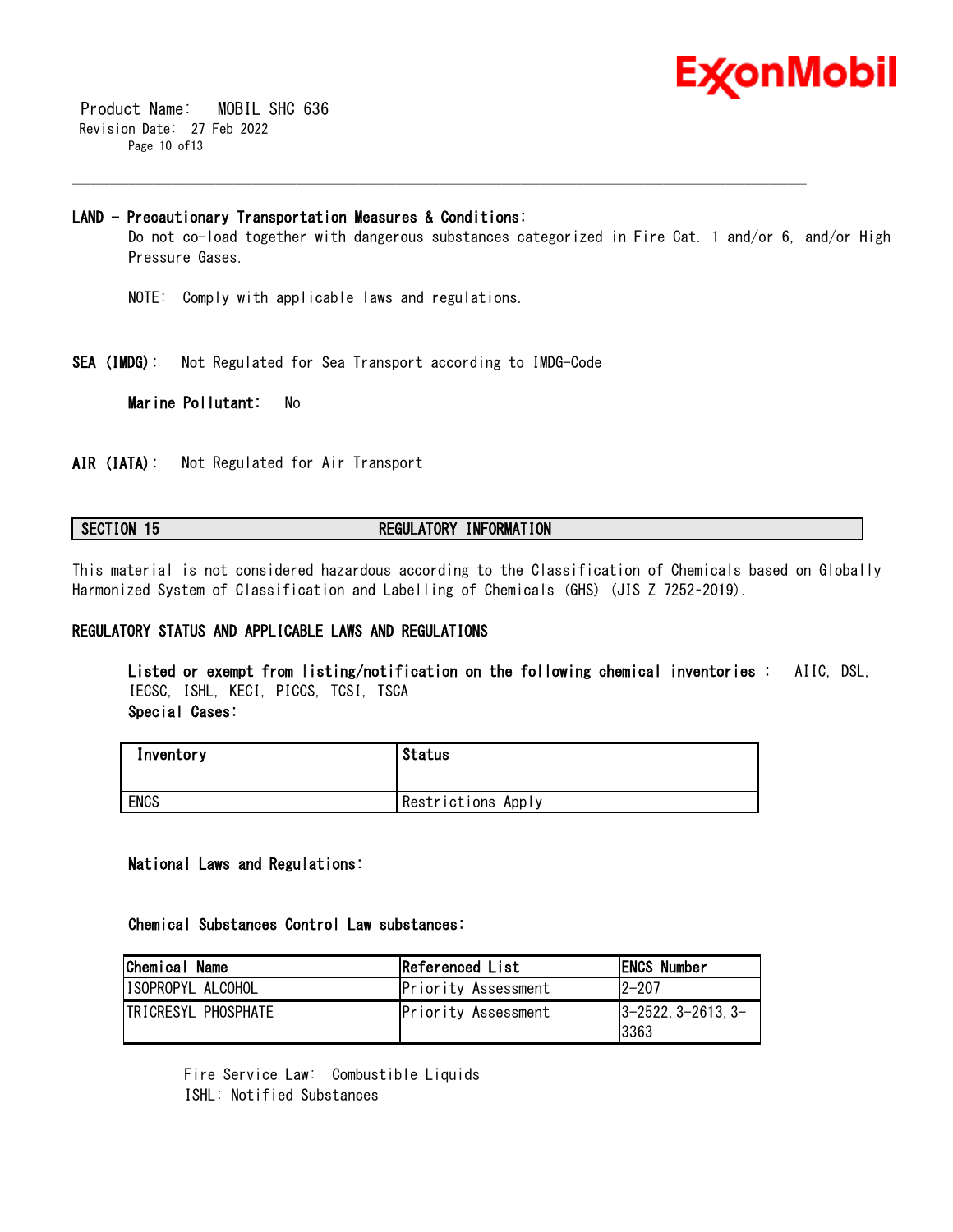

 Product Name: MOBIL SHC 636 Revision Date: 27 Feb 2022 Page 11 of 13

> Maritime Pollution Prevention Law: Regulated Mariners Labour Safety and Health Regulation: Regulated Poisonous and Deleterious Substances Control Law (PDSCL): Not Regulated Pollutant Release and Transfer Register (PRTR): Not Regulated Sewage Water Law: Mineral oil (5mg/l max.) Waste Treatment Law : Controlled Industrial Waste Water Pollution Control Law: Effluent Regulation (5mg/l max.)

\_\_\_\_\_\_\_\_\_\_\_\_\_\_\_\_\_\_\_\_\_\_\_\_\_\_\_\_\_\_\_\_\_\_\_\_\_\_\_\_\_\_\_\_\_\_\_\_\_\_\_\_\_\_\_\_\_\_\_\_\_\_\_\_\_\_\_\_\_\_\_\_\_\_\_\_\_\_\_\_\_\_\_\_\_\_\_\_\_\_\_\_\_\_\_\_\_\_\_\_\_\_\_\_\_\_\_\_\_\_\_\_\_\_\_\_\_\_

#### **JAPANESE COMPOSITION INFORMATION**

**Industrial Safety and Health Law: Article 57, Chemical substances to be labelled:** None.

**Industrial Safety and Health Law: Article 57-2, Chemical substances to be notified:**

| <b>Name</b>     | . .<br>וו וחי<br>--<br>Number<br><b>Inance</b><br>o<br>٥ı | 1 on<br>Concentr<br>---<br>al                        |
|-----------------|-----------------------------------------------------------|------------------------------------------------------|
| <b>KEROSENE</b> | 380                                                       | σh1<br>%we<br>$\overline{\phantom{0}}$<br>ם ונ<br>v. |

**Industrial Safety and Health Law: Article 57-2, Chemical Substances to be notified:**

| <b>Name</b>                   | ISHL<br>Number<br>ı nance<br>urd' | <b>Concentration</b>            |
|-------------------------------|-----------------------------------|---------------------------------|
| Minera<br><u>.</u><br>J١<br>đ | 168                               | $\sim$<br>10.<br>%weight<br>. – |

**ISHL Enforcement Order, Table 3-1, Manufacturing Permit Chemical Substances:** None.

**PRTR Class 1 Designated Chemical Substances:** None.

**PRTR Class 2 Designated Chemical Substances:** None.

**PDSCL Chemical Substances:** None.

**SECTION 16 OTHER INFORMATION**

**SOURCE OF REFERENCE MATERIAL:** Sources of information used in preparing this SDS included one or more of the following: results from in house or supplier toxicology studies, CONCAWE Product Dossiers, publications from other trade associations, such as the EU Hydrocarbon Solvents REACH Consortium, U.S. HPV Program Robust Summaries, the EU IUCLID Data Base, U.S. NTP publications, and other sources, as appropriate.

**N/D = Not determined, N/A = Not applicable KEY TO THE H-CODES CONTAINED IN SECTION 3 OF THIS DOCUMENT (for information only):** H304: May be fatal if swallowed and enters airways; Aspiration, Cat 1 H400: Very toxic to aquatic life; Acute Env Tox, Cat 1 H410: Very toxic to aquatic life with long lasting effects; Chronic Env Tox, Cat 1 H411: Toxic to aquatic life with long lasting effects; Chronic Env Tox, Cat 2

THIS SAFETY DATA SHEET CONTAINS THE FOLLOWING REVISIONS: Composition: Component Table information was modified. Section 01: Company Mailing Address information was deleted.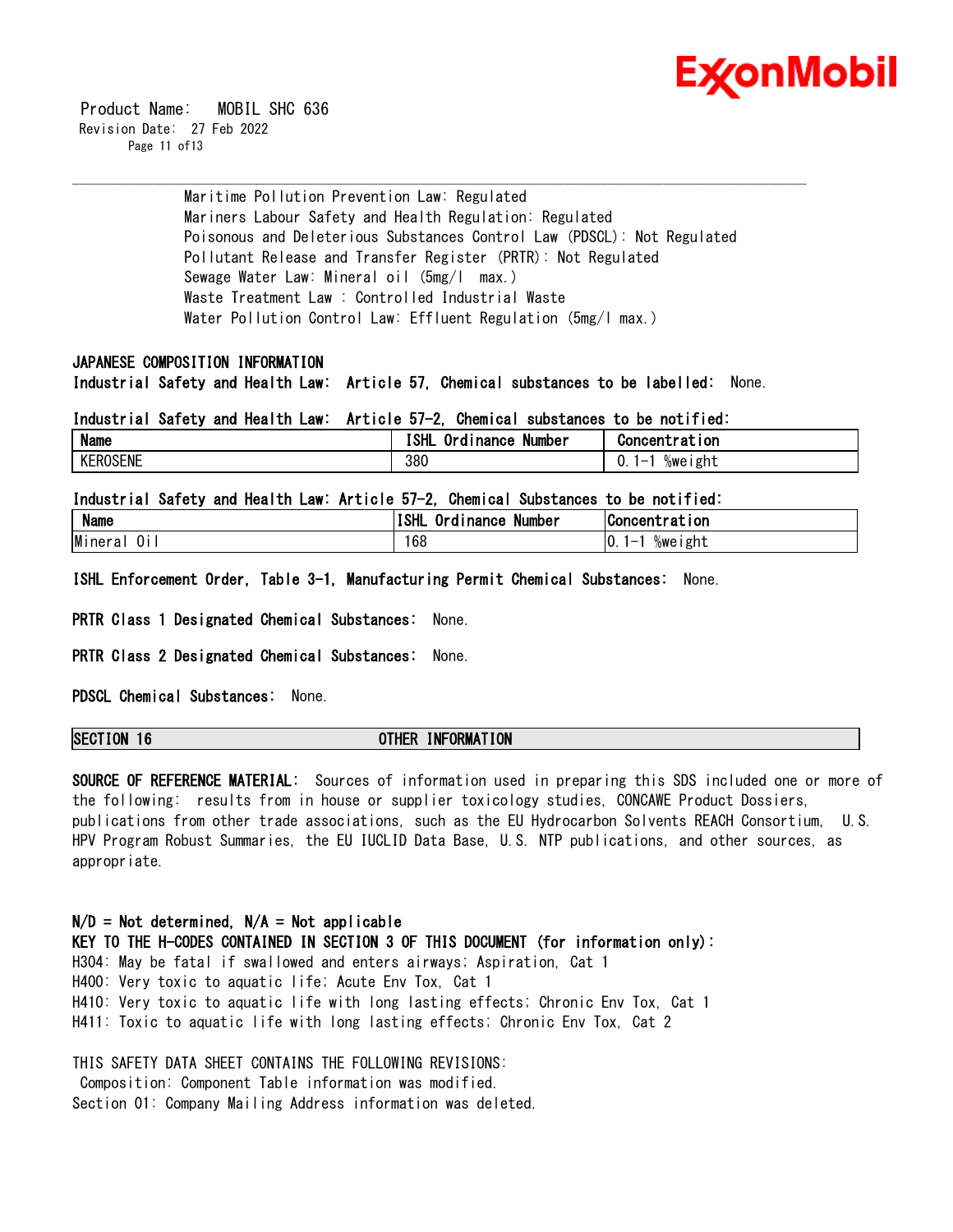# Ex⁄onMobil

 Product Name: MOBIL SHC 636 Revision Date: 27 Feb 2022 Page 12 of 13

Section 01: Company Mailing Address information was modified. Section 08: Exposure Limits Table information was modified. Section 09: Decomposition Temp C(F) information was added. Section 09: Decomposition Temp C(F) information was deleted. Section 09: Flammability (Solid, Gas) information was deleted. Section 09: Flammability information was added. Section 09: Flammable Limits - LEL information was added. Section 09: Flammable Limits - UEL information was added. Section 09: Particle Characteristics information was added. Section 09: Particle Range information was added. Section 09: Physical State information was deleted. Section 10: Reactivity information was added. Section 11: Aspiration Conclusion information was added. Section 11: Aspiration Test Data information was added. Section 11: Carcinogen Conclusion information was added. Section 11: Carcinogen Test Comment information was added. Section 11: Carcinogen Test Data information was added. Section 11: Dermal Irritation Test Data information was added. Section 11: Dermal Irritation Test Data information was deleted. Section 11: Dermal Lethality Test Data information was added. Section 11: Dermal Lethality Test Data information was deleted. Section 11: Eye Irritation Test Data information was added. Section 11: Eye Irritation Test Data information was deleted. Section 11: Inhalation Lethality Test Data information was added. Section 11: Inhalation Lethality Test Data information was deleted. Section 11: Lactation Conclusion information was added. Section 11: Lactation Test Data information was added. Section 11: Mutagen Conclusion information was added. Section 11: Mutagen Test Comment information was added. Section 11: Mutagen Test Data information was added. Section 11: Oral Lethality Test Data information was added. Section 11: Oral Lethality Test Data information was deleted. Section 11: Other Health Effects information was added. Section 11: Reproductive Conclusion information was added. Section 11: Reproductive Test Comment information was added. Section 11: Reproductive Test Data information was added. Section 11: Respiratory Sensitization Conclusion information was added. Section 11: Respiratory Sensitization Test Data information was added. Section 11: Skin Sensitization Conclusion information was added. Section 11: Skin Sensitization Test Comment information was added. Section 11: Skin Sensitization Test Data information was added. Section 11: Target Organ Toxicity - Repeat Conclusion information was added. Section 11: Target Organ Toxicity - Repeat Test Comment information was added. Section 11: Target Organ Toxicity - Repeat Test Data information was added. Section 11: Target Organ Toxicity - Single Conclusion information was added. Section 11: Target Organ Toxicity - Single Test Data information was added.

\_\_\_\_\_\_\_\_\_\_\_\_\_\_\_\_\_\_\_\_\_\_\_\_\_\_\_\_\_\_\_\_\_\_\_\_\_\_\_\_\_\_\_\_\_\_\_\_\_\_\_\_\_\_\_\_\_\_\_\_\_\_\_\_\_\_\_\_\_\_\_\_\_\_\_\_\_\_\_\_\_\_\_\_\_\_\_\_\_\_\_\_\_\_\_\_\_\_\_\_\_\_\_\_\_\_\_\_\_\_\_\_\_\_\_\_\_\_